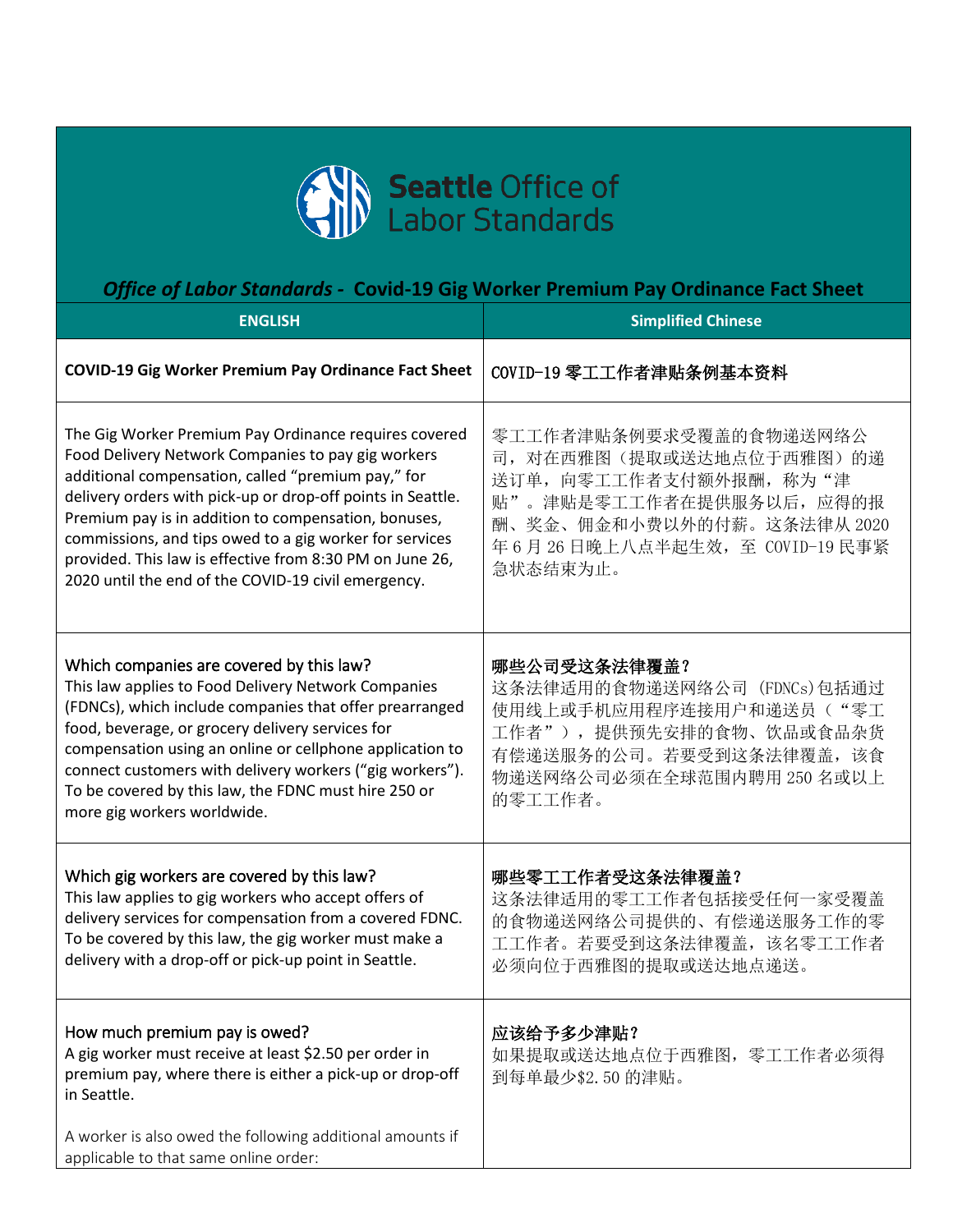| \$1.25 for each additional pick-up point in Seattle<br>\$1.25 for each additional drop-off point in Seattle<br>٠                                                                                                                                                                                                                                                                                                                                                                                                       | 对于符合条件的订单, 零工工作者应该从同一订单中<br>得到以下的额外款额:<br>\$1.25-每增加一个位于西雅图的提取地点<br>\$1.25-每增加一个位于西雅图的送达地点                                                                                                |
|------------------------------------------------------------------------------------------------------------------------------------------------------------------------------------------------------------------------------------------------------------------------------------------------------------------------------------------------------------------------------------------------------------------------------------------------------------------------------------------------------------------------|-------------------------------------------------------------------------------------------------------------------------------------------------------------------------------------------|
| Food Delivery Network Companies must:<br>Pay premium pay at the same time compensation is<br>provided for the rest of the online order<br>Identify which orders qualified for premium pay<br>Separately itemize premium pay from other<br>compensation<br>Provide workers with individual, written notice of the<br>rights granted by this law, including the right to be free<br>from retaliation. Notice must be made by phone<br>application or online web portal, in English and the<br>worker's primary language. | 食物递送网络公司必须:<br>在支付线上订单的其他薪酬的同时支付津贴<br>辨识哪些订单符合津贴资格<br>将津贴从其他薪酬中分开列记<br>$\bullet$<br>向工作者分别提供书面通知, 告知这条法律所<br>$\bullet$<br>赋予的权利, 其中包括免受报复的权利。通知<br>必须通过手机应用程序或线上入口网站, 用英<br>语和工作者的主要语言发布。 |
| <b>Consumer &amp; Gig Worker Protections</b><br>Companies are prohibited from taking these actions, if they<br>are taken as a result of this law going into effect:<br>Reducing or modifying service areas in Seattle<br>Reducing a worker's compensation<br>Limiting a worker's earning capacity<br>Adding customer charges to grocery orders                                                                                                                                                                         | 用户和零工工作者保护<br>公司禁止因为这条法律生效而采取以下行动:<br>减少或修改西雅图的服务区域<br>减少工作者的薪酬<br>限制工作者的收入额度<br>$\bullet$<br>增加食品杂货订单的用户费                                                                                |
| SEATTLE OFFICE OF LABOR STANDARDS                                                                                                                                                                                                                                                                                                                                                                                                                                                                                      | 西雅图劳工标准办公室                                                                                                                                                                                |
|                                                                                                                                                                                                                                                                                                                                                                                                                                                                                                                        |                                                                                                                                                                                           |
| Our mission is to advance labor standards through<br>thoughtful community and business engagement, strategic<br>enforcement, and innovative policy development, with a<br>commitment to race and social justice.                                                                                                                                                                                                                                                                                                       | 我们的使命是通过全面的社区和企业参与、策略性执<br>行和革新的政策制定, 以推进劳工标准, 并且对种族<br>和社会正义作出承诺。                                                                                                                        |
| <b>Our Services</b><br>Investigation of complaints<br>Outreach to workers<br>Technical assistance for business<br><b>Resources and referrals</b>                                                                                                                                                                                                                                                                                                                                                                       | 我们的服务<br>投诉调查<br>工作者拓展<br>企业技术援助<br>资源和转介                                                                                                                                                 |
| Language interpretation and translation available.<br>Accommodations for persons with disabilities are<br>provided. Services are free.                                                                                                                                                                                                                                                                                                                                                                                 | 可提供口译和翻译服务。<br>可为残疾人士提供便利设施。免费服务。                                                                                                                                                         |